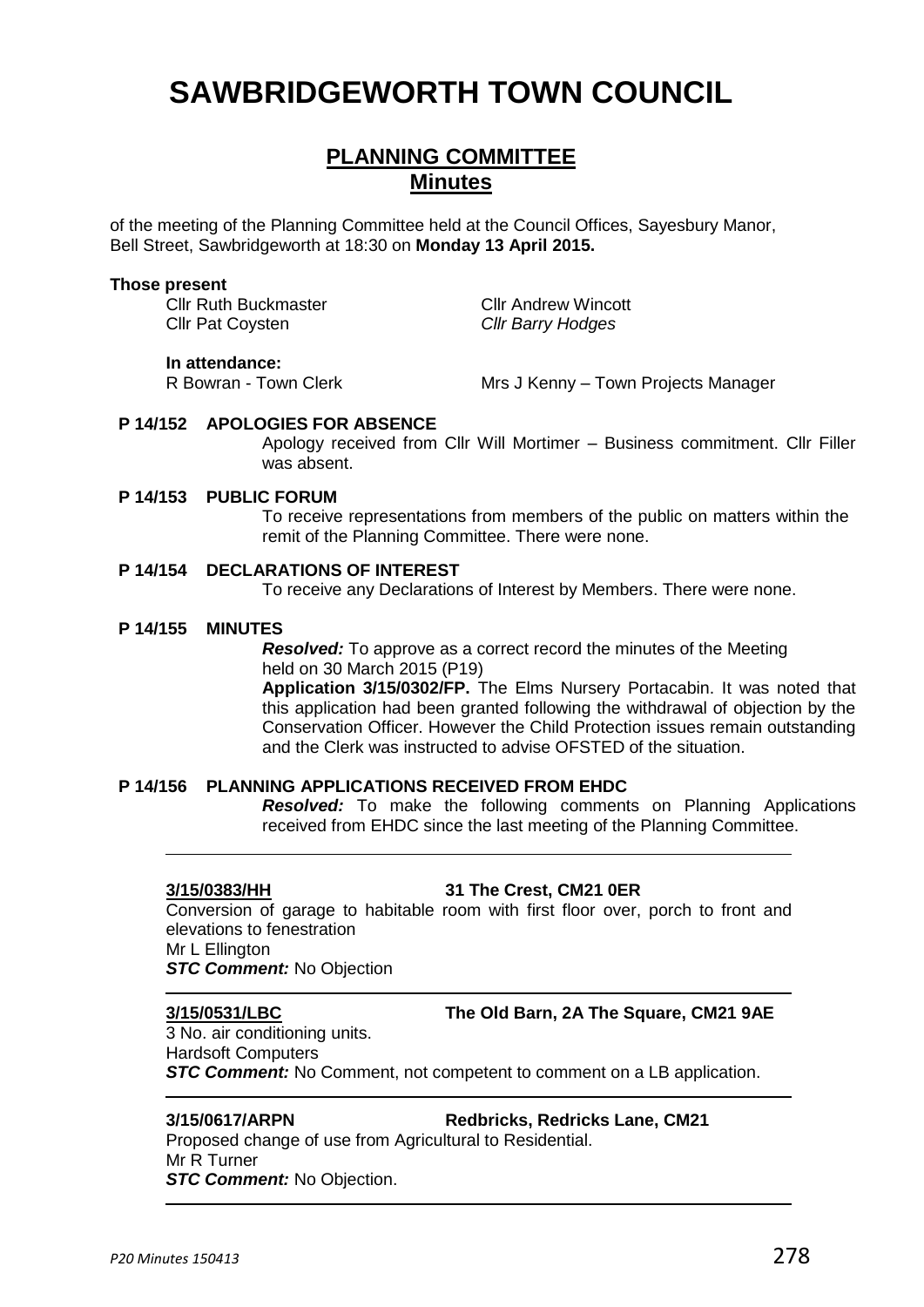#### **3/15/0360/HH 20 Heron Close, CM21 0BB**

Conversion of garage to habitable room with first floor over, porch to front and elevations Loft conversion over garage with a dormer window to front

**STC Comment:** No Objection to loft conversion over garage with a dormer window to front. Insufficient information on drawings to determine the use and construction of the habitable room in the garage.

#### **3/15/0522/HH 3 Bluebell Walk, CM21 0ER**

Single storey rear extension *STC Comment:* No Objection.

### **3/15/0578/FUL Land south of Eversley, CM21 0ER**

Erect two dwellings with associated gardens, turning and new access to highway. *STC Comment: Objection.* 

Comment is consistent with the objections made to application 3/14/0306/FP. That the design would be out of keeping with the street scene. The application is contrary to policies ENV1 (I) (d) Design and Environmental Quality.

The proposed access onto the already congested London Road would be on a crest of a hill, within a very short distance from pedestrian traffic lights and therefore contrary to policy TR2 Access to New Developments of the Adopted Local Plan Second Review April 2007.

### **3/15/0593/HH 7 Gilders, CM21 0EE**

Porch extension incorporating pitched roof to garage. *STC Comment:* No Objection.

### **P 14/157 LATE PLANNING APPLICATIONS**

*Resolved:* To make the following comments on Planning Applications received from EHDC following the publication of this Agenda and received before 27 March 2015.

None received

### **P 14/158 PLANNING DECISIONS MADE BY EHDC**

To receive Planning Decisions from EHDC

## **3/15/0130/FP 38 West Road, CM21 0BN** Two storey and single storey rear extension. New pitched roof to replace existing flat roof above side extension and first floor rear extension. *STC Comment: No objection EHDC Decision: Granted* **3/15/0133/FP Spellbrook JMI School London Road, CM23 4BA** Extension to school kitchen *STC Comment: No objection EHDC Decision: Granted* **3/15/0240/HH 12 Kingsmead** Single storey side and rear extension *STC Comment: No objection*

*EHDC Decision: Granted*